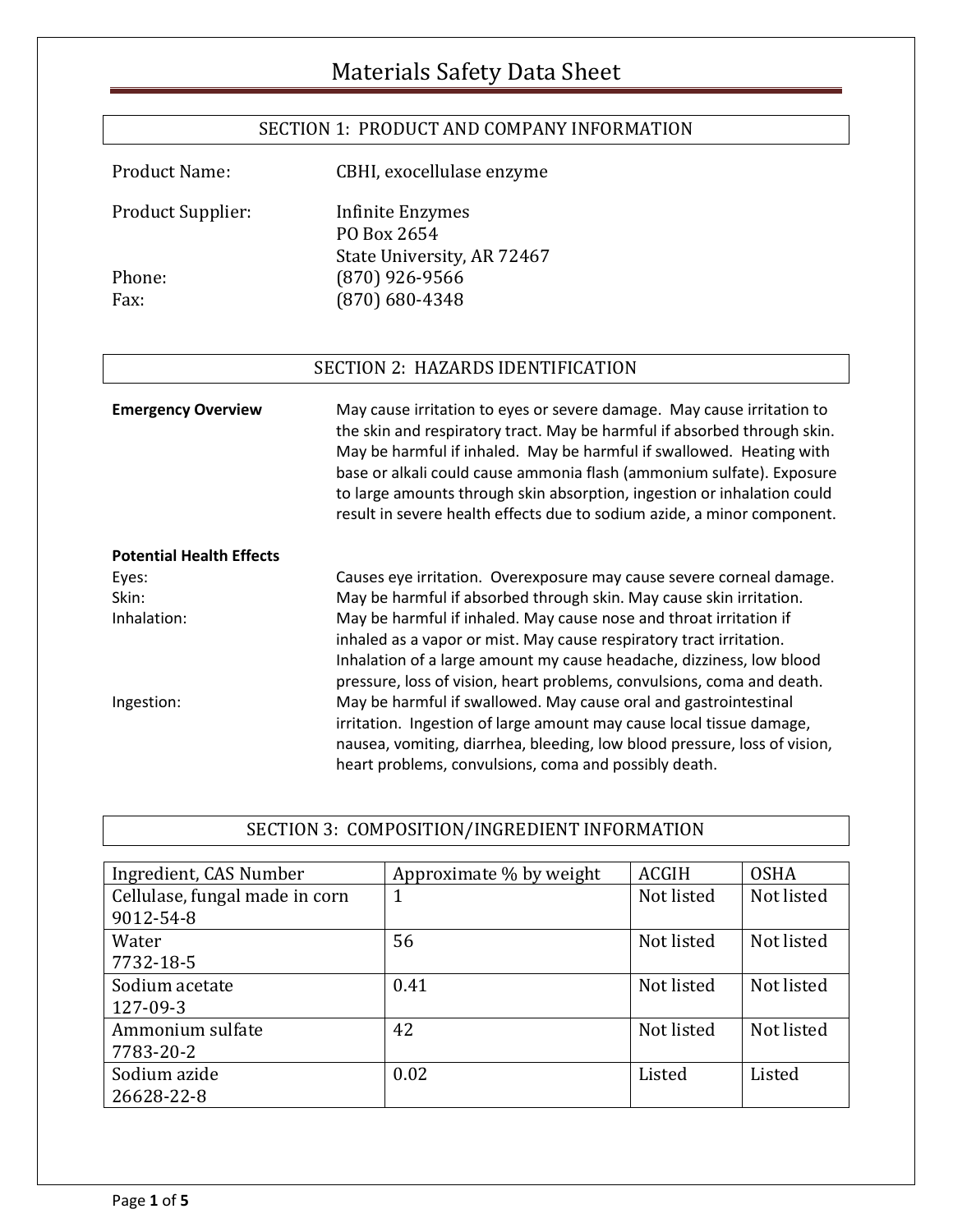## SECTION 4: FIRST AID MEASURES

|              | In case of skin contact: Wash with plenty of water.                                                                                                        |
|--------------|------------------------------------------------------------------------------------------------------------------------------------------------------------|
|              | In case of eye contact: Rinse thoroughly with water for at least 15 minutes and consult a physician.                                                       |
| If inhaled:  | If breathed in, move person to fresh air. Seek medical attention if breathing<br>becomes difficult or if cough develops. If not breathing, give artificial |
|              | respiration.                                                                                                                                               |
| If ingested: | Rinse mouth with water and contact a physician or poison control center for                                                                                |
|              | instructions.                                                                                                                                              |

#### SECTION 5: FIRE FIGHTING MEASURES

| Conditions of flammability: | Not flammable or combustible as packaged. |
|-----------------------------|-------------------------------------------|
|                             |                                           |

Suitable extinguishing media: Use water spray, alcohol-resistant foam, dry chemical or carbon dioxide.

Special protective equipment for firefighters: Wear self-contained breathing apparatus for firefighting if necessary.

Hazardous combustion products: Hazardous decomposition products may form under fire conditions. Nature of decomposition products not known.

### SECTION 6: ACCIDENTAL RELEASE MEASURES

Personal precautions: Use personal protective equipment. Avoid breathing vapors, mist or gas. Environmental precautions: Do not let product enter drains.

Methods and materials for containment and cleaning up: Use a suitable closed container.

### SECTION 7: HANDLING AND STORAGE

Precautions for safe handling: Avoid contact with skin, eyes and mouth. Recommended storage at 2-8 °C.

### SECTION 8: EXPOSURE CONTROLS/ PPE

| <b>Engineering Controls</b><br>Respiratory protection: | Work under adequate ventilation.                                                                                                                                                                                                                                                |
|--------------------------------------------------------|---------------------------------------------------------------------------------------------------------------------------------------------------------------------------------------------------------------------------------------------------------------------------------|
| <b>Personal Protective equipment</b>                   |                                                                                                                                                                                                                                                                                 |
| Respiratory protection:                                | Respiratory protection is not required unless exposure to acid or base is<br>anticipated. If a respirator is deemed appropriate, use a full-face<br>respirator with combination or type ABEK respirator cartridge. Make<br>sure respirator has been fitted properly before use. |
| Hand protection:                                       | Use gloves that have been inspected prior to use. Use proper glove<br>removal technique to avoid skin contact with product. Dispose of                                                                                                                                          |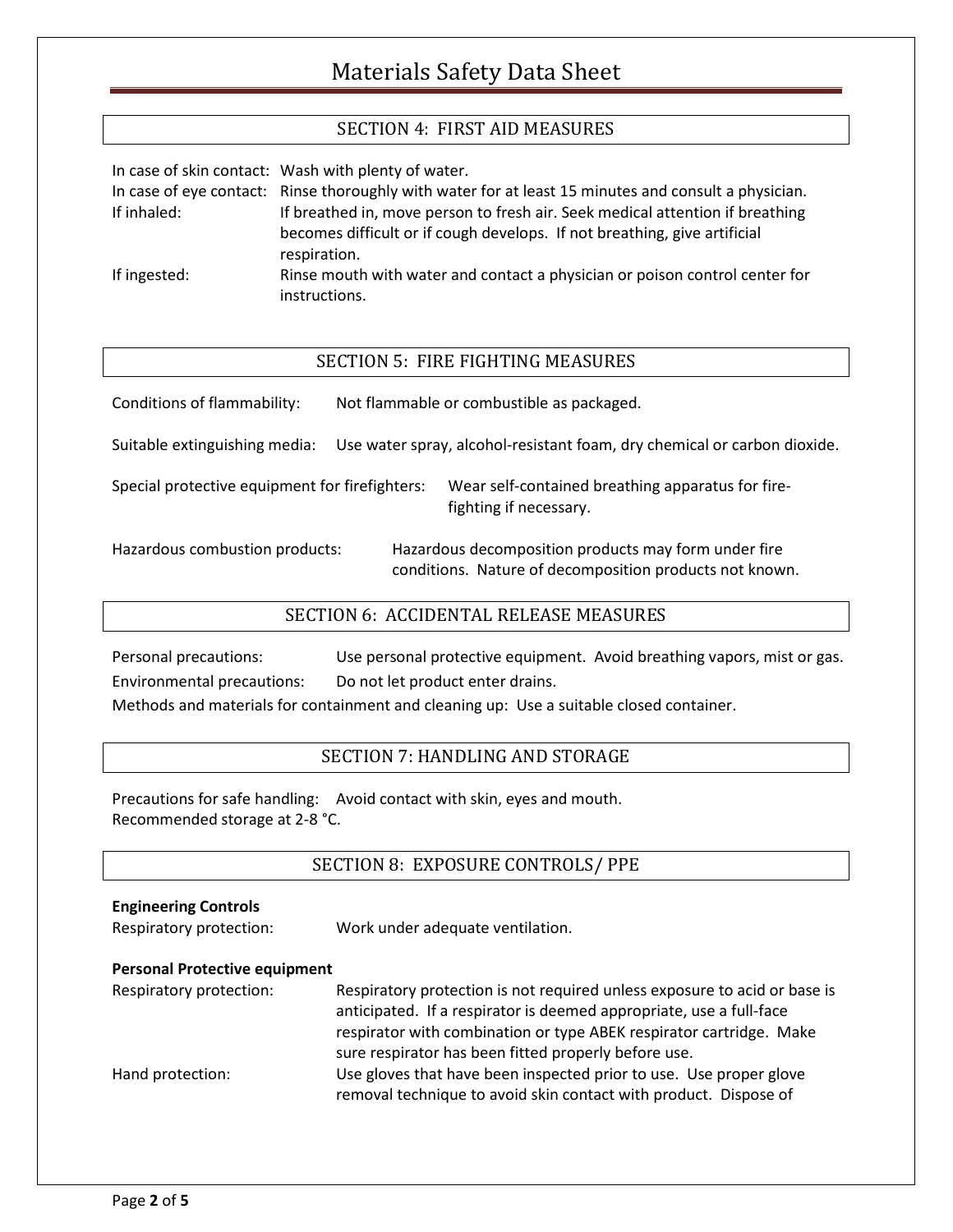|                           | contaminated gloves after use in accordance with applicable laws.       |
|---------------------------|-------------------------------------------------------------------------|
|                           | Wash hands after use.                                                   |
| Eye protection:           | Approved safety glasses with side-shields should be used.               |
| Skin and body protection: | The use of a lab coat or impervious clothing is recommended.            |
| Hygiene:                  | Use good industrial hygiene and safety practices. Wash hands after use. |

### SECTION 9: PHYSICAL/CHEMICAL PROPERTIES

| Appearance:                   | Off-white opalescent solution with a precipitate at cold temperatures. |
|-------------------------------|------------------------------------------------------------------------|
| Color:                        | Off-white to light yellow                                              |
| Odor:                         | <b>Odorless</b>                                                        |
| pH:                           | $4 - 7$                                                                |
| Melting point/freezing point: | No data                                                                |
| Boiling point:                | No data                                                                |
| Flash point:                  | No data                                                                |
| Specific gravity:             | 1.15-1.20                                                              |
| Vapor pressure:               | No data                                                                |

### SECTION 10: STABILITY AND REACTIVITY

Product is stable under recommended storage conditions.

Avoid mixing with caustic as alkaline pHs can generate ammonia, an irritant and potential flash agent. Avoid mixing with acids and oxidizing agents.

Avoid mixing with metals as metal azides are potentially explosive.

Hazardous decomposition products may be formed under fire conditions. Nature of decomposition products not known.

#### SECTION 11: TOXICOLOGICAL INFORMATION

#### **Acute toxicity**

| Oral LD50:       | No data available |
|------------------|-------------------|
| Inhalation LD50: | No data available |
| Dermal LD50:     | No data available |

#### **Chronic toxicity**

| Carcinogenicity     |                                                                              |
|---------------------|------------------------------------------------------------------------------|
| IARC:               | No component of this product has been identified as a carcinogen by<br>IARC. |
| NTP:                | No component of this product has been identified as a carcinogen by<br>NTP.  |
| OSHA:               | No component of this product has been identified as a carcinogen by<br>OSHA. |
| <b>Mutagenicity</b> | No data available                                                            |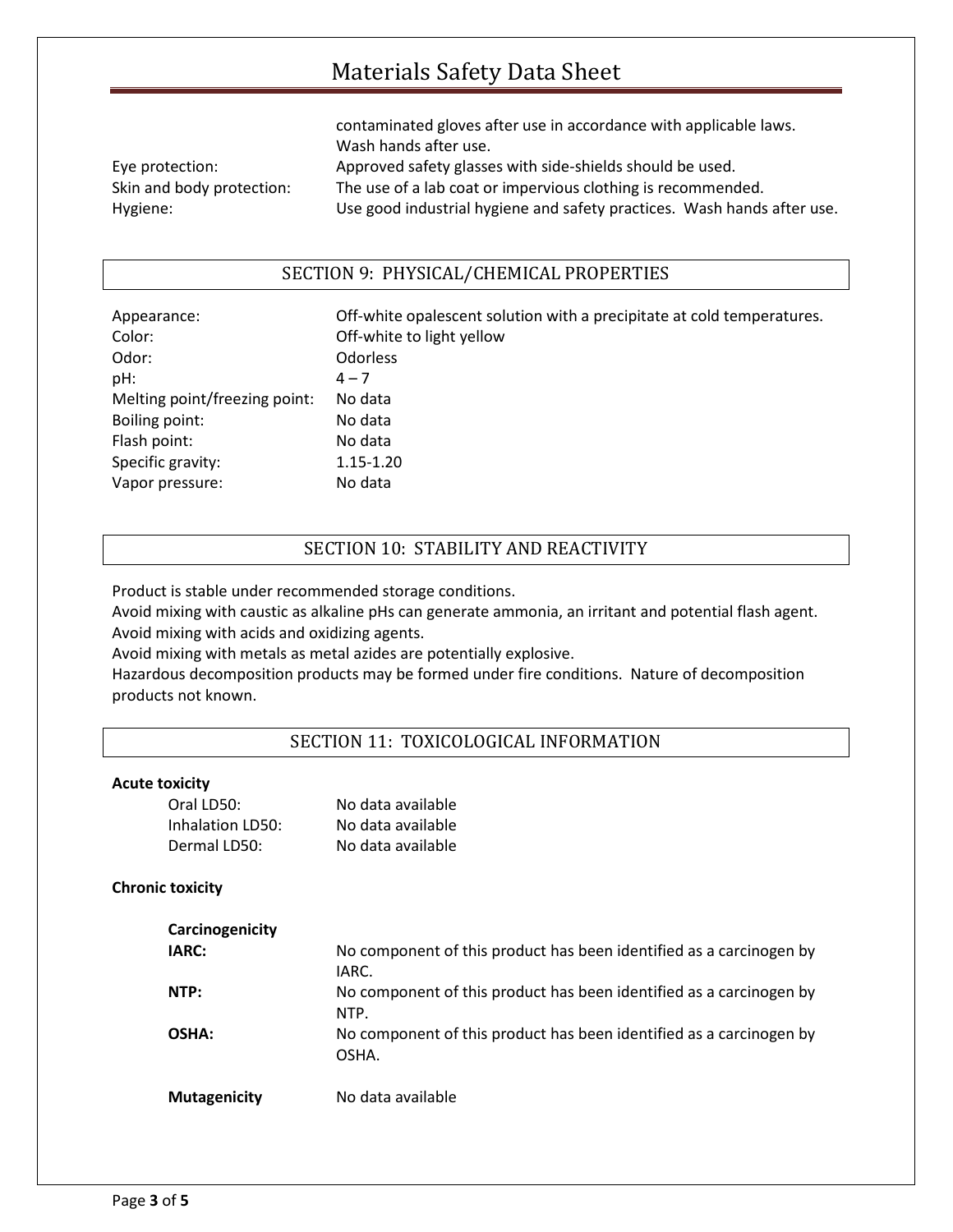**Teratogenicity** No data available

**Reproductive toxicity** No data available

### SECTION 12: ECOLOGICAL INFORMATION

If spilled in a lake, the ammonium sulfate may increase biological oxygen demand. Product not tested as a whole.

#### SECTION 13: DISPOSAL CONSIDERATIONS

Disposal Method: Dispose of in accordance with federal, state and local laws. Avoid disposing in drains. This product contains a small amount of sodium azide which can react with metal in pipes and form potentially explosive metal azide compounds. If accidentally put down drain, flush with a large volume of water to prevent azide accumulation in pipes.

Waste Classification: California Presumed Hazardous Waste (22 CCR) Sodium azide (26628-22-8)

> RCRA P Series waste-Acutely Toxic Wastes Sodium azide (26628-22-8)

### SECTION 14: TRANSPORT INFORMATION

DOT (US) Not dangerous

IMDG Not dangerous

IATA Not dangerous

#### SECTION 15: REGULATORY INFORMATION

| OSHA Hazards:         | Target organ effect: skin and respiratory sensitizer, irritant. |
|-----------------------|-----------------------------------------------------------------|
| SARA 302 Components:  | Sodium azide (CAS No. 26628-22-8)                               |
| SARA 313 Components:  | Ammonium sulfate (CAS No. 7783-20-2)                            |
| SARA 304 Components:  | Ammonium sulfate (CAS No. 7783-20-2)                            |
| SARA 311/312 Hazards: | None                                                            |